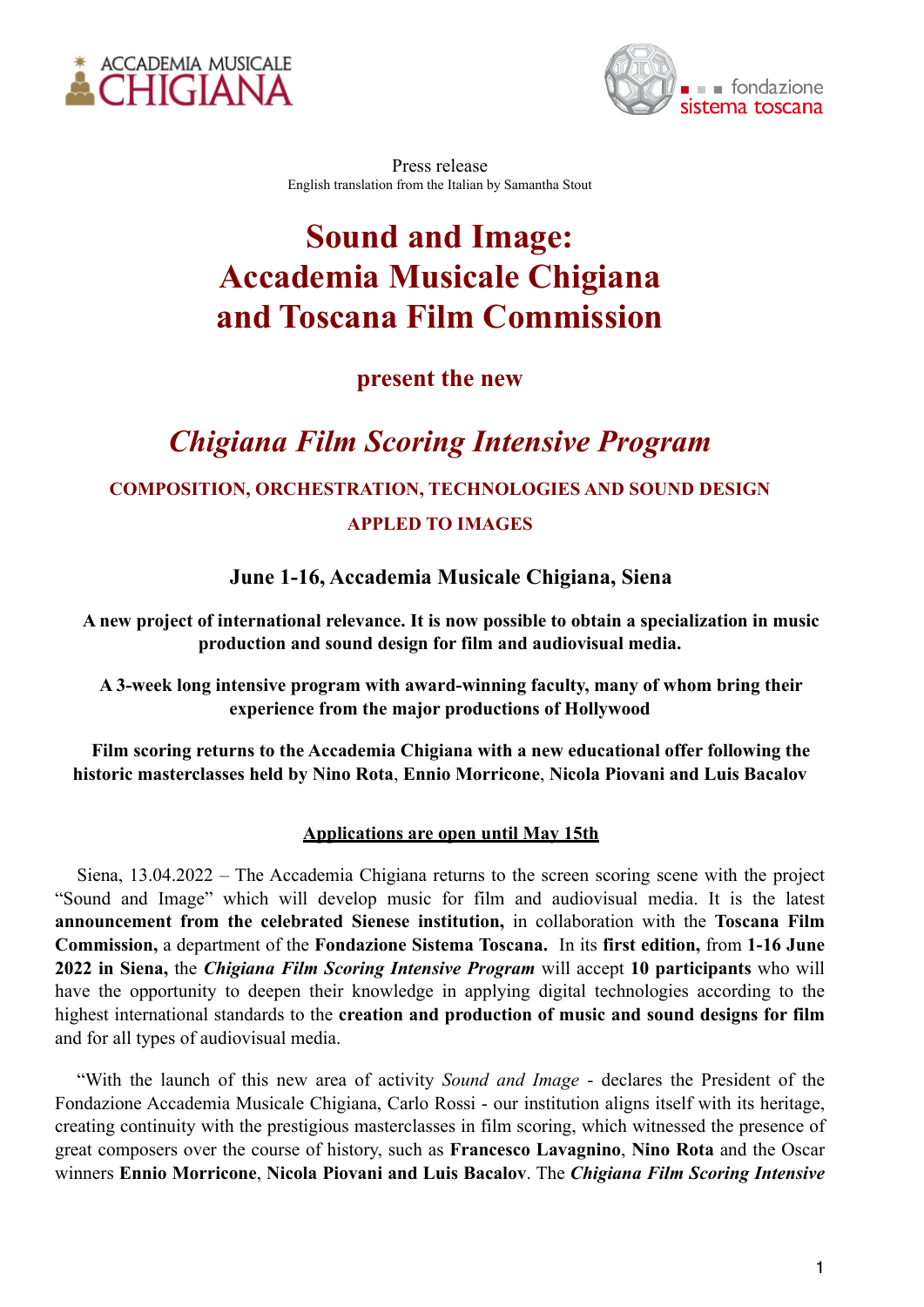



*Program* is a project of global significance which will apply the most innovative forms of sound production linked to current digital standards. It contributes to further expand the courses of the Accademia Chigiana, which were recently enriched with a large sector dedicated to Baroque music. Siena firmly establishes itself as an educational center that enables the integration of skills and development in diverse disciplines that combine research, experimentation, and production of the most advanced sectors of scientific research, cultural innovation, and entertainment to foster growth and progress of the whole community and the access of young people to the most advanced forms of communication and dissemination of knowledge."

**The** *Chigiana Film Scoring Intensive Program*, is organized over **three weeks of intensive course work** (80 hours) with an award-winning international faculty who make up some of the best teachers and professionals in the field, many of whom come from Hollywood. Individual and group lessons will be held on the analysis of composition techniques, music technologies, and digital production – a field in which the Chigiana is a recognized international excellence, thanks to the course in Live Electronics. Sound and Music Computing – including competencies in post-production with modules dedicated to mixing, mastering, editing and sound design. In addition, 17 hours are specifically dedicated to **recording sessions, with a symphonic orchestra of** 42 pieces, thanks to the collaboration with the **ORT - Orchestra della Toscana**, and a string quintet.

«The new digital technologies have ushered in a new era in the elaboration of sound and images, with results that, it would not be an exaggeration to say, are revolutionary – explains **Nicola Sani**, the Artistic Director of the Chigiana who organized the course together with **Antonio Artese**, the Dean of the Chigiana Global Academy Programs. – In particular **in the field of digital technologies applied to the performance sector we can predict even more extremely interesting developments, specifically in the audiovisual component**. With the new area of activity "Sound and Image", the Accademia Chigiana intends to integrate opportunities in higher education in all fields of music (from composition, to the performance technique, to the baroque), with a specific educational offer in the field of cinema and audiovisual media, connected to the entire chain of production and distribution in that field, and able to compete with major institutions and international initiatives».

"With the project '*Suono e Immagine*', realized together with the prestigious Accademia Chigiana of Siena, the Fondazione Sistema Toscana – states its president **Iacopo Di Passio** – confirms and reaffirms the goals of the Manifatture Digitali Cinema infrastructure network, ever more a reference point for the development of the territory by means of the cinematic arts; the education of innovative professionals, who have roots in the traditions and local knowledge; and the productions in the cinematographic and audiovisual fields."

«The new educational project represents an important enrichment of the cultural offer of the region, with developments of great appeal for the world of film and audiovisual media. The goal is to develop specialized competencies, which are particularly valued by the production houses, so as to assist young talents who want launch their careers in audiovisual media – underlines **Stefania Ippoliti**, at the helm of the Toscana Film Commission. – **In the past few years the Toscana Film Commission has given life to numerous projects in order to encourage the development of quality productions in the region**. Thanks to the network of Manifatture Digitali Cinema (in Prato, Pisa, Pistoia, and now also in Siena), the Toscana Film Commission operates to create infrastructure and projects for the region in